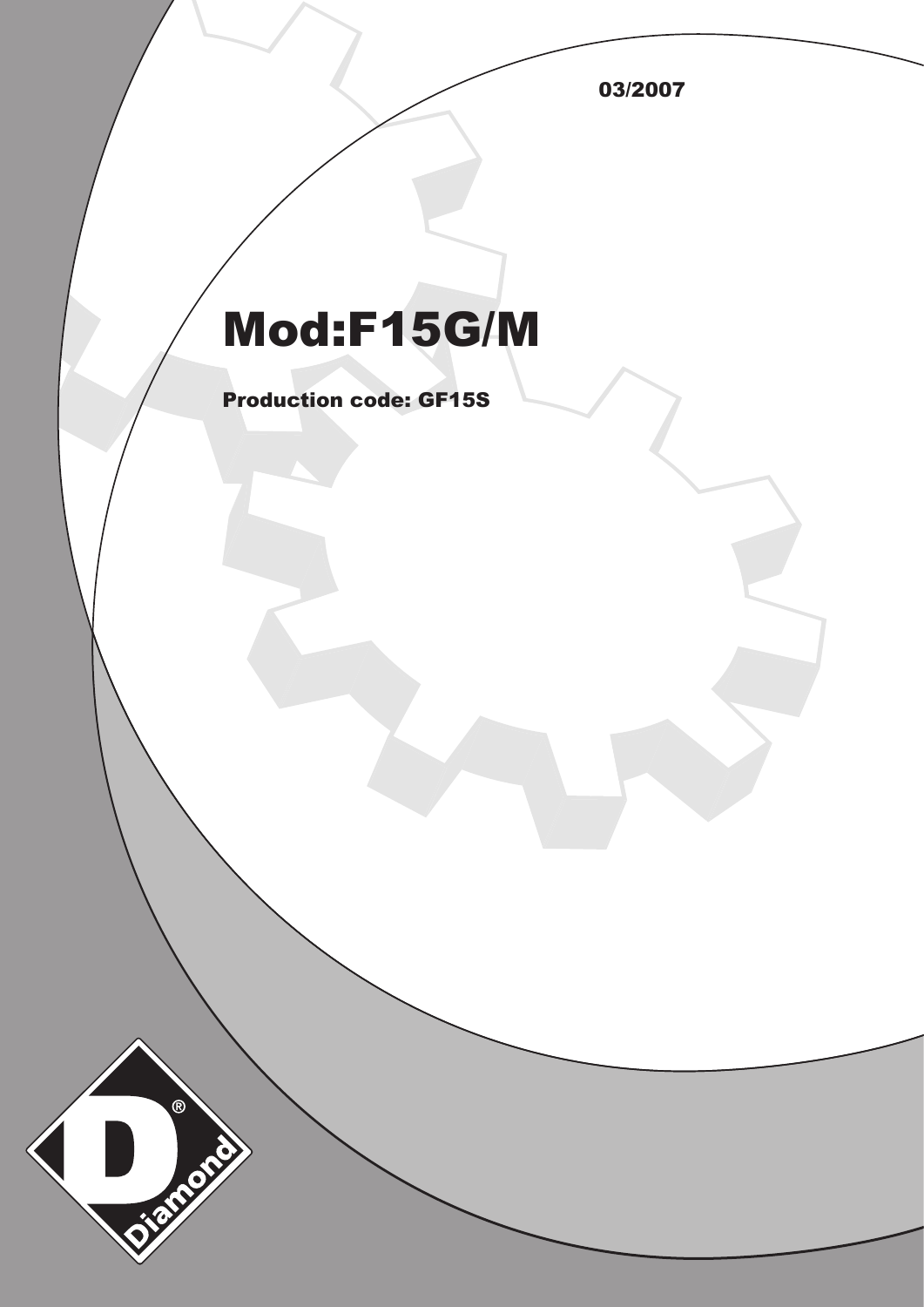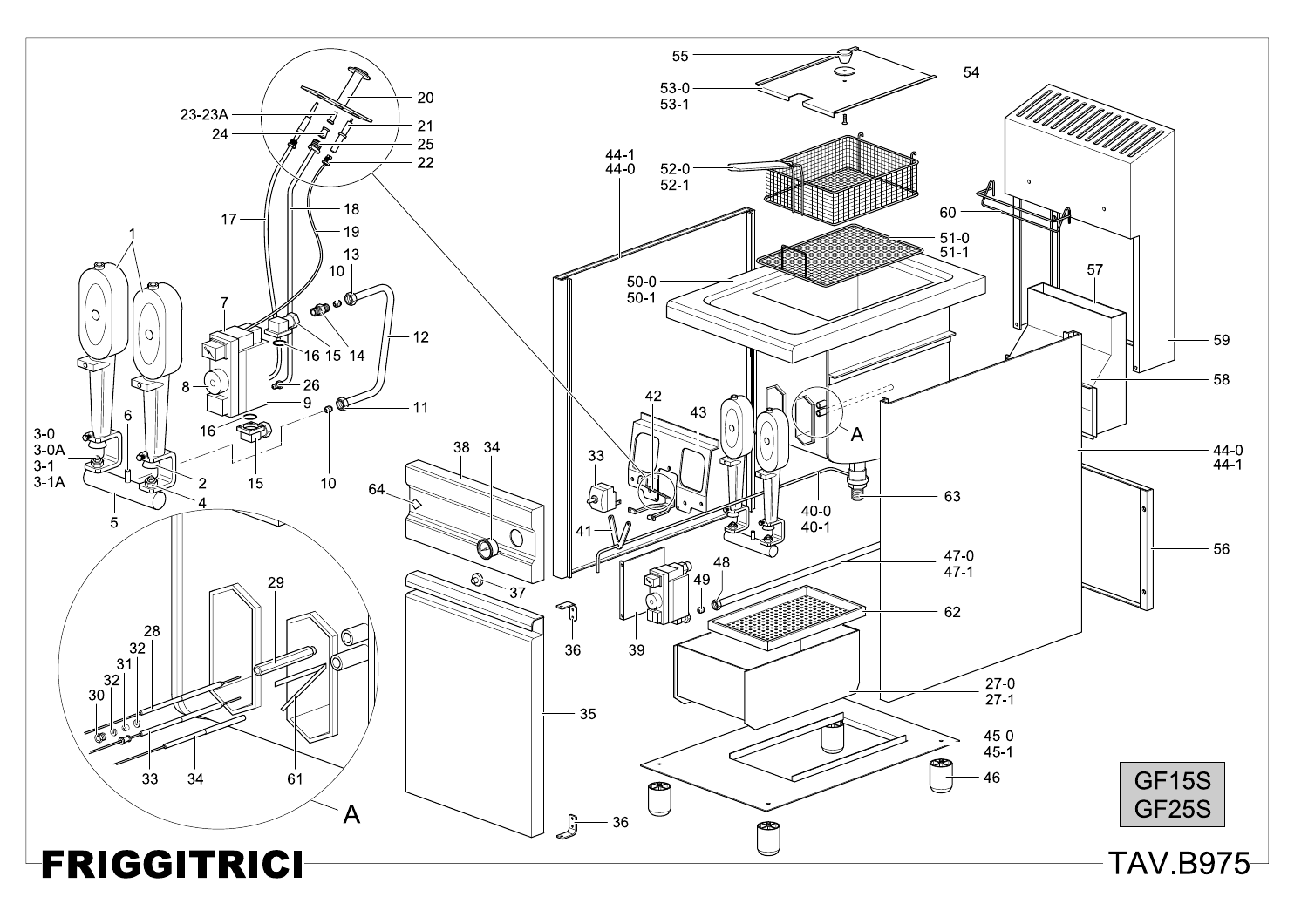| <b>TAVOLA</b> | POS.           | <b>CODICE</b>            | <b>ITALIANO</b>                       | <b>FRANCESE</b>                | <b>INGLESE</b>                | <b>TEDESCO</b>                |
|---------------|----------------|--------------------------|---------------------------------------|--------------------------------|-------------------------------|-------------------------------|
|               |                |                          |                                       |                                |                               |                               |
| Tav. B975     | $\mathbf{1}$   | 161819                   | AS.BRUC.+TAPPO GF25S                  | <b>Brûleur</b>                 | <b>Burner</b>                 | <b>Brenner</b>                |
| Tav. B975     | $\overline{2}$ | RTCU700584               | REGOLAT.ARIA BRUC.GF47/18X42          | Disp.régl.d'adm. d'air brûleur | Burner air shutter            | Brennerluftregler             |
| Tav. B975     | $3-0$          | Vedere Manuale iniettori |                                       |                                |                               |                               |
| Tav. B975     | $3-0A$         | Vedere Manuale iniettori |                                       |                                |                               |                               |
| Tav. B975     | $3 - 1$        | Vedere Manuale iniettori |                                       |                                |                               |                               |
| Tav. B975     | $3-1A$         | Vedere Manuale iniettori |                                       |                                |                               |                               |
| Tav. B975     | $\overline{4}$ | RTCP800094               | C/DADO 3/8"ACC. 0185206               | Contre écrou                   | Lock nut                      | Gegenmutter                   |
| Tav. B975     | 5              | 165629                   | AS.SUP.INIET.BRUC.GF15S/1 ZINC.       | Support injecteur              | Injector support              | Einspritzertür                |
| Tav. B975     | 6              | 162165                   | TAPPO PRESA PRESS.GF15S               | Bouchon                        | Plug                          | Gewindepropfen                |
| Tav. B975     | $\overline{7}$ | RTCU600308               | ACCENSIONE VALV. GF15 611002 0073203  | Allumage piezo                 | Piezo lighting                | Piezoelektrischer Anzünder    |
| Tav. B975     | 8              | RTCU900222               | MANOP.VALV.SIT0916124                 | Bouton valvola                 | Valve safety knob             | Knebel für Gasherd            |
| Tav. B975     | 9 <sup>2</sup> | RTCU700574               | CORPO V.GF47T/T190 0710756            | Soupape                        | Valve                         | Gasventil                     |
| Tav. B975     | 10             | RTCU900012               | BICONO D.10                           | Bicone D.10                    | Double cone D.10              | Doppelkonus D.10              |
| Tav. B975     | 11             | RTCU900013               | CALOTTA D.10                          | Calotte D.10                   | Cap D.10                      | Mutter D.10                   |
| Tav. B975     | 12             | 165640                   | TU.AL.RAMPA GF15S/1                   | Tuyau d'alimentation           | Feeding pipe                  | Versorgungsrohr               |
| Tav. B975     | 13             | RTCU700297               | CALOTTA D.10 FIS/USC.RUB.V.21S        | Calotte D.10                   | Cap D.10                      | Mutter D.10                   |
| Tav. B975     | 14             | RTCU900103               | NIPLES 3/8"ZINC                       | Niples 3/8 "                   | Niples 3/8 "                  | Nippel 3/8 "                  |
| Tav. B975     | 15             | RTCU900220               | RACCORDO 3/8"VALV.SIT0906252          | Raccord complet 3/8"           | Complete fitting 3/8"         | Komplettes Anschlusstück 3/8" |
| Tav. B975     | 16             | RTCU900219               | OR.RACC.VALV.C4F SIT0925034           | $O$ -ring                      | OR                            | 0R                            |
| Tav. B975     | (17)           | RTCU700651               | T/COPPIA 75/S53 GF47 INT/BIF G1918276 | Thermocouple                   | Thermocouple                  | Thermoelement                 |
| Tav. B975     | 18             | 165123                   | TUBO PILOTA GF15S/1                   | Tube veilleuse                 | Pilot pipe                    | Pilotbrenner                  |
| Tav. B975     | 19             | 165121                   | CAVO ACC.GF15S/1 L.500 (A+C)          | Cable d'allumage               | Lighting cable                | Zündkabel                     |
| Tav. B975     | (20)           | RTCU700464               | PILOTA 3V.GF47T SIT0160032            | Veilleuse                      | Pilot                         | Pilotbrenner                  |
| Tav. B975     | (21)           | RTCU900010               | CAND.ROT.FT4 CAST1492                 | Bougie oxide ronde             | Round spark                   | Zündkerze                     |
| Tav. B975     | (22)           | RTCU900215               | RACCORDO CAND.PIL.ST.0974037          | Raccord pour bougie veilleuse  | Fitting for pilot spark plug  | Anschlusstück                 |
| Tav. B975     | $23-0$         | Vedere Manuale iniettori |                                       |                                |                               |                               |
| Tav. B975     | 23-0A          | Vedere Manuale iniettori |                                       |                                |                               |                               |
| Tav. B975     | $23-1$         | Vedere Manuale iniettori |                                       |                                |                               |                               |
| Tav. B975     | $23-1A$        | Vedere Manuale iniettori |                                       |                                |                               |                               |
| Tav. B975     | 24             | RTCU700648               | <b>BICONO D 6 PILOTA</b>              | Bicone D.6                     | Double cone D.6               | Doppelkonus D.6               |
| Tav. B975     | 25             | RTCU900019               | CALOTTA D.6 PEL0903/1                 | Calotte D.6                    | Cap D.6                       | Mutter D.6                    |
| Tav. B975     | 26             | RTCU900217               | CALOTTA + BICONO D 6                  | Calotte+Bicone D.6             | Cap+Double cone D.6           | Mutter+Einspritzer D.6        |
| Tav. B975     | $27-0$         | 161700                   | VASCA RACCOGLI OLIO                   | Cuve                           | Tank                          | Wanne                         |
| Tav. B975     | $27-1$         | 162052                   | VASCA RACCOGLI OLIO GF25S             | Cuve GF25S                     | Tank GF25S                    | Wanne GF25S                   |
| Tav. B975     | (28)           | RIC0001008               | <b>BULBO VALVOLA MINISIT</b>          | Boule                          | <b>Bulb</b>                   | <b>Bulb</b>                   |
| Tav. B975     | 29             | 165587                   | PROLUNGA INNESTO BULBO GF15S/1        | Rallonge                       | Extension                     | Längerung                     |
| Tav. B975     | 30             | RTCP900058               | DADO FRESATO M10 CP G6032009          | Ecrou                          | Nut                           | Mutter                        |
| Tav. B975     | 31             | RTFOC00751               | <b>GUARNIZIONE PREMISTOPPA</b>        | Garniture                      | Gasket                        | Dichtung                      |
| Tav. B975     | 32             | PAFOC00711               | DISCO PREMISTOPPA                     | Disque                         | Disc                          | Scheibe                       |
| Tav. B975     | $\binom{33}{}$ | RTBF900094               | T.L.GF47/FG20 T230 5519542020         | T.L.GF47/FG20 T230 5519542020  | T.L.GF47/FG20 T230 5519542020 | T.L.GF47/FG20 T230 5519542020 |
| Tav. B975     | (34)           | 161827                   | TERMOMETR.GF15S                       | Thermometre                    | Thermometer                   | Thermometer                   |
| Tav. B975     | 35             | 161724                   | AS.PORTA GF15S                        | Porte                          | Door                          | Tür                           |
| Tav. B975     | 36             | 164930                   | AS.CERN.PORTA GF15S/1                 | Charniére porte                | Door hinge                    | Türangel                      |
| Tav. B975     | 37             | RTTAV00093               | AT.MAGNETICO RPV/22 NSA6/7/ C         | Attaque magnéique              | Magnetic connection           | Magnetanschluss               |
| Tav. B975     | 38             | 164923                   | AS.CRUSCOTTO GF15S/1                  | Panneau de contrôle            | Control panel                 | Stirnbrett                    |
| Tav. B975     | 39             | 164945                   | SUP.VALV.GF15S/1                      | Supporte de la valve gas       | Valve unit support            | Gasventilhalterung            |